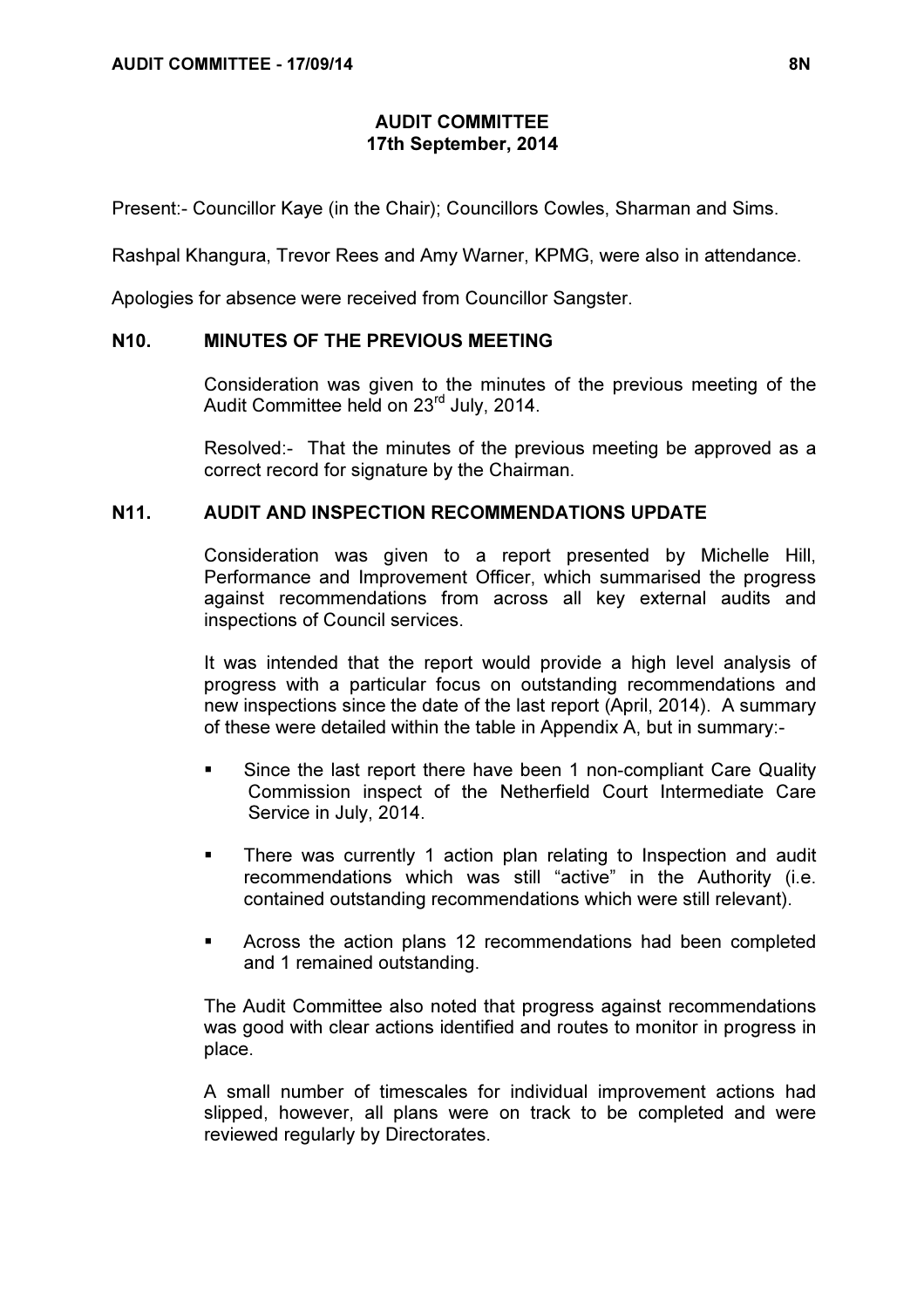It was essential that in this time of uncertainty and in the absence of any national performance regime (other than Children and Adult Services), that the Authority continued to be able to demonstrate continuous improvement and self-regulation through the implementation of any previously recommended actions.

It was noted that since the report had been written, the publication of the Jay Report had resulted in a number of investigations being instigated. Recent notification had been received of an Ofsted inspection under the Single Inspection Framework, a thematic inspection related to CSE, an inspection of Rotherham care homes and a review of the Authority's current governance arrangements.

Resolved:- (1) That the progress achieved against outstanding actions be noted.

(2) That any further actions be advised as necessary.

### N12. ANNUAL TREASURY MANAGEMENT REPORT AND ACTUAL PRUDENTIAL INDICATORS 2013/14

 Consideration was given to a report presented by Derek Gaffney, Chief Accountant, which detailed how the Council received an annual treasury strategy in advance of the 2013/14 financial year and also a mid-year report representing a mid-year review of treasury activity.

The annual treasury management report was the final treasury report for 2013/14. Its purpose was to review the treasury activity for 2013/14 against the strategy agreed at the start of the year.

The report also covered the actual Prudential Indicators for 2013/14 in accordance with the requirements of the Prudential Code.

Presentation of the report met the requirements of both the CIPFA Code of Practice on Treasury Management and the CIPFA Prudential Code for Capital Finance in Local Authorities.

The Council was required to comply with both Codes through Regulations issued under the Local Government Act 2003.

Further information was provided on the main reasons for change in the actual indicators from those originally set in March, 2013 and the level of the Council's external debt and investments.

It was noted that Capita would be in attendance at the next meeting to provide training on Treasury Management.

Resolved:- That the Annual Treasury Management Report be approved.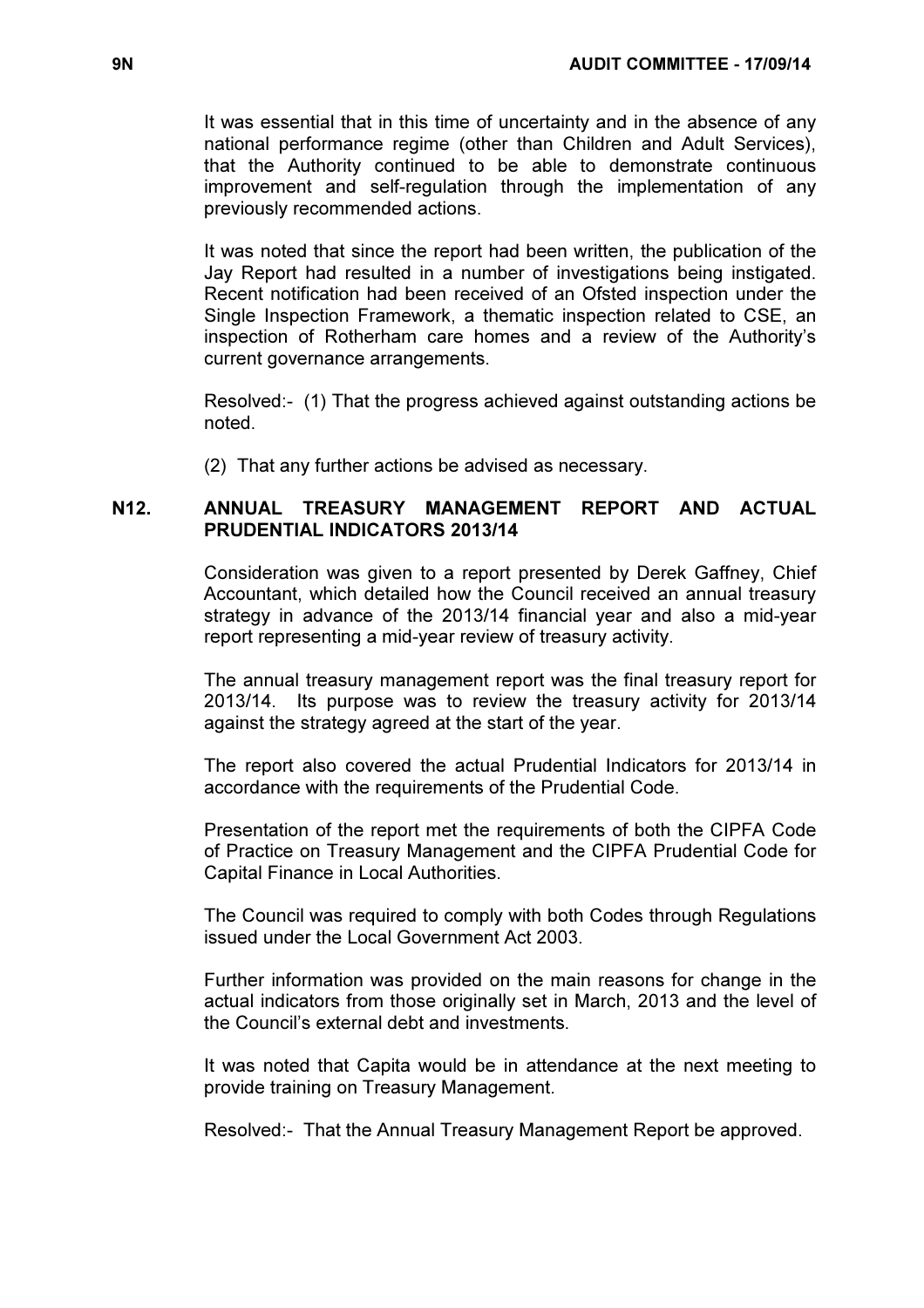#### N13. BANKING SERVICES

Further to Minute No. N2 of the meeting held on 23<sup>rd</sup> July, 2014, Derek Gaffney, Chief Accountant, presented a further update on the outcome of the tender evaluation for the supply of Banking Services.

The former Cabinet Member for Finance (Minute No. 26 of 29<sup>th</sup> August, 2014 refers) had approved the appointment of the National Westminster Bank plc for a period of 5 years, with the option to extend for a further 3 years. Implementation would commence during September to ensure the Council could meet the Co-operative Bank's desired outcome for an early exit from the current contract by the end of December, 2014.

Resolved:- That the report be noted.

### N14. REVIEW OF PROGRESS AGAINST THE INTERNAL AUDIT PLAN FOR THE FOUR MONTHS ENDING 31ST JULY 2014

 Consideration was given to a report presented by Marc Bicknell, Chief Auditor, which provided a summary of Internal Audit work and performance for the 4 months ending 31st July, 2014.

Progress on the Audit Plan was slightly below target for various reasons including voluntary severance, maternity leave, additional responsive work and the extended scope of some pieces of work. However, based upon the work that had been undertaken in the period, the Council's control environment was adequate and operating satisfactorily.

Performance on most Indictors was close to or on target and anticipated to be achieved by the year end. Exceptions at the current time were in relation to 'audits completed within planned time' and 'percentage of Audit Plan completed'. Audit findings in most areas indicated that satisfactory control arrangements were in place and testing confirmed that the controls were operating effectively during the period under review. Nevertheless, there were opportunities to strengthen arrangements in some areas.

Reference was also made to the audit reports and recommendations from planned work which showed there were opportunities to strengthen arrangements in some areas.

- − CYPS: Contract for School Improvement activity a number of recommendations had been made to improve governance arrangements which had been agreed with CYPS Management
- − EDS: Highways Final Accounts Arrangements recommendations made to ensure robust 'open book' checks on costs were implemented going forward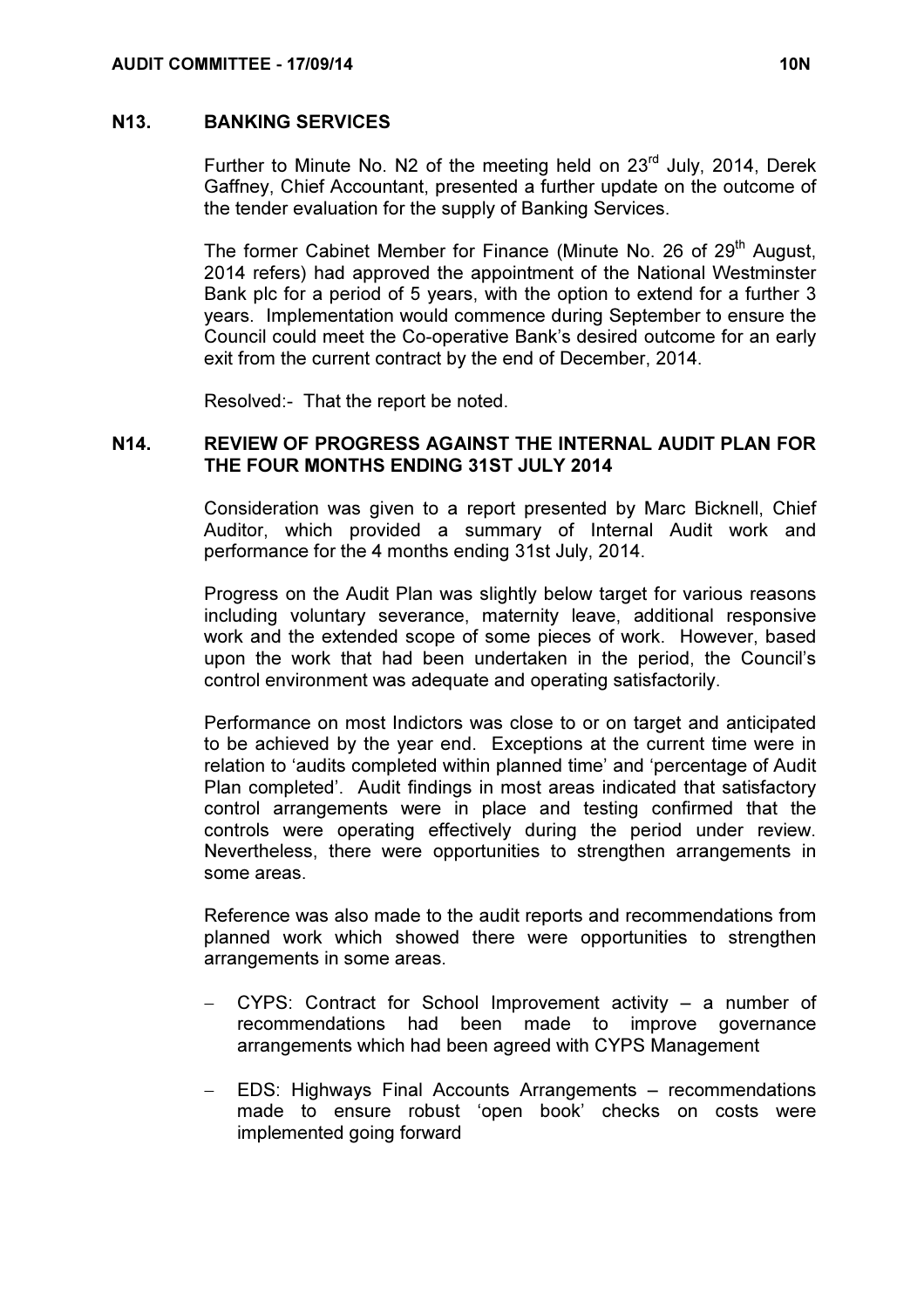Following the renewal of the 2 year contract to provide management of Doncaster MBC's Internal Audit Service, from April, 2013 to March, 2015, close work between the 2 Authorities continued and currently generated £35,000 annual income to Rotherham.

Recruitment was also to commence for an Audit Apprentice for 12 months to help meet the priority of providing quality education and ensuring that people had opportunities to improve skills, learn and get a job.

Regular progress meetings took place with KPMG regarding the Plan.

Resolved:- (1) That the performance of the Internal Audit Service during the period be noted.

(2) That the key issues arising from the work done in the period be noted.

### N15. CORPORATE RISK REGISTER

 Consideration was given to a report presented by Colin Earl, Director of Audit and Asset Management, which provided details of the current Corporate Risk Register summary. The summary showed the risks associated with the Council's most significant priorities and projects and actions being taken to mitigate these risks.

The impact of the publication of the Independent Inquiry into Child Sexual Exploitation had created a major risk to the Council potentially in relation to reputation, public confidence, service disruption, financial claim and morale.

The overall reputation of the Council and the Borough had also been affected and consequently the risk rating for the item had increased.

The top risks requiring close monitoring were:-

- Managing Government budget reductions unable to maintain key services due to budgetary limits
- − Report into Child Sexual Exploitation
- − Welfare Reforms
- − Delivering effective Children's Services within budget
- − Economic Growth

2 risks had been removed from the Register – failure to use property assets to support growth and closure of the Digital Region Limited project.

2 new risks had been added – implementation of the Care Act and Broadband Delivery UK.

Resolved:- (1) That the contents of the Corporate Risk Register summary attached at Appendix A be noted.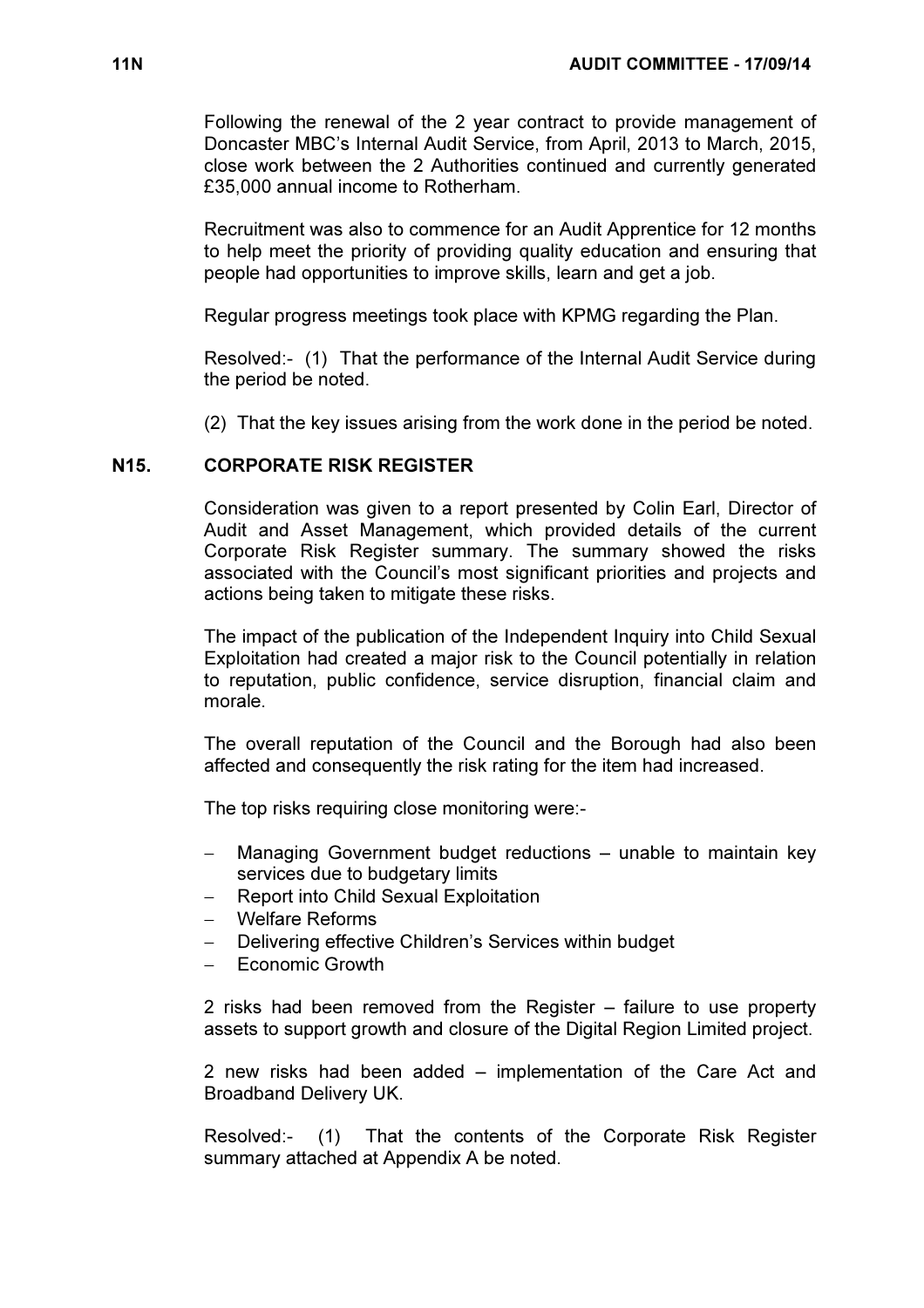(2) That the current assessment of the Council's top corporate risks be approved.

(3) That any further risks or opportunities that should be added to the risk register be identified.

### N16. KPMG COMPARISON OF CORPORATE RISKS

 Consideration was given to a report submitted by Rashpal Khangura, KPMG, which was a summary of an analysis of risk registers across various local authorities.

It should be noted that the report was produced prior to the public of the independent report into Child Sexual Exploitation and the subsequent inclusion of the issue on Rotherham's Risk Register.

There were a small number of items in other local authorities' registers that did not appear in Rotherham's Register:-

- Business continuity/disaster recovery/emergency planning Corporate arrangements were regarded as well established, efficient and effective with no mitigate risk ranking that would require inclusion on Rotherham's register
- − Partnership arrangements/governance Not regarded as a corporate level risk although the assessment would be updated when a refresh was completed
- Data loss/information security/information governance Performance was generally good and not regarded as a corporate risk
- − Staff morale Not regarded as a corporate risk after taking into account mitigating actions
- − Health and safety compliance The Council had a positive track record on Health and Safety management. There had been no recent on-site investigations by the **HSF**
- Delivering major projects Any projects considered significant from a corporate perspective were included in the corporate register
- − Delivering organisational change Any change requirements associated with major projects were incorporated into the projects

Reports would be submitted to the Committee on the outcomes of refreshes.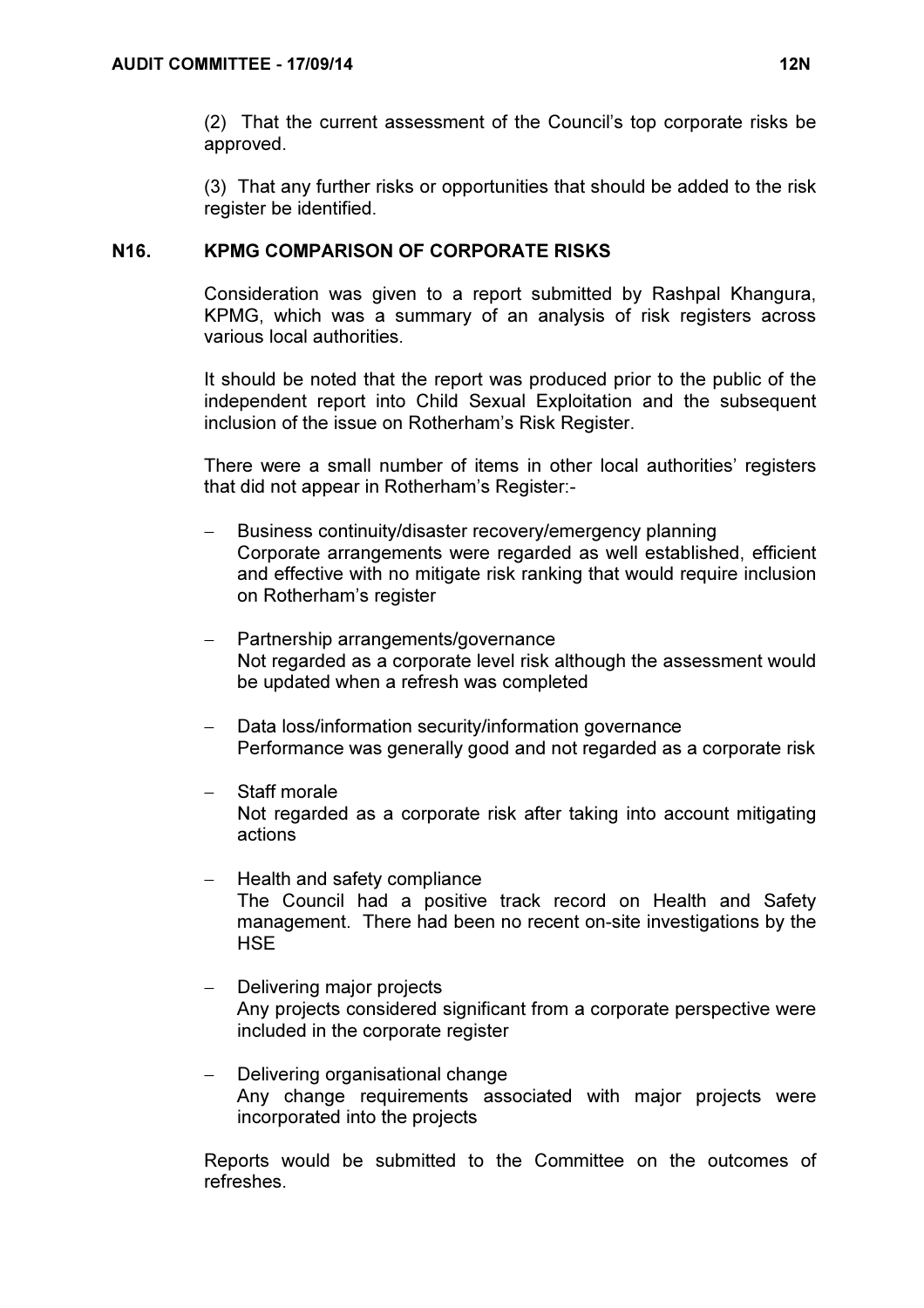It was felt that, in light of recent events, the issues of staff moral and health and safety compliance should be revisited.

Resolved:- (1) That the report be noted.

(2) That the comments made on risks included in other local authorities registers but not in Rotherham's be noted.

(3) That the actions proposed to update various assessments, taking into account recent changes, be approved.

(4) That staff morale and health and safety compliance be reassessed for possible inclusion on the Risk Register.

# N17. ANNUAL GOVERNANCE STATEMENT 2013/14

Further to Minute No. N3 of 23<sup>rd</sup> July, 2014, Colin Earl, Director of Audit and Asset Management, re-submitted the 2013/14 Annual Governance Statement which highlighted an addition making reference to the independent report into Child Sexual Exploitation published on 26<sup>th</sup> August, 2014.

The Statement was required to reflect any significant governance issues arising up to the point it was signed which should be as close to the same day as the signing of the accounts at the end of the external audit of the accounts i.e. September, therefore, a report of such significance as the Alex Jay report must be reflected.

Resolved:- (1) That the revised 2013/14 Annual Governance Statement be noted.

(2) That the requirement for the Leader of the Council and the Chief Executive to sign the Statement, prior to  $17<sup>th</sup>$  September, 2014, be noted.

#### N18. STATEMENT OF ACCOUNTS 2013/14

 Consideration was given to a report presented by Simon Tompkins, Finance Manager, which advised on matters arising from the external audit of the Council's 2013/14 Statement of Accounts as presented in the External Auditor's ISA260 report and, in acknowledging these findings, requested that the Audit Committee approve both the Letter of Management Representations and the audited Statement of Accounts 2013/14.

The unaudited Statement of Accounts had now been subject to audit and any necessary changes discussed and agreed between the Section 151 Officer and the Auditor. The Statement of Accounts, in its revised form, now required approval by Members prior to publication before the end of September, 2014.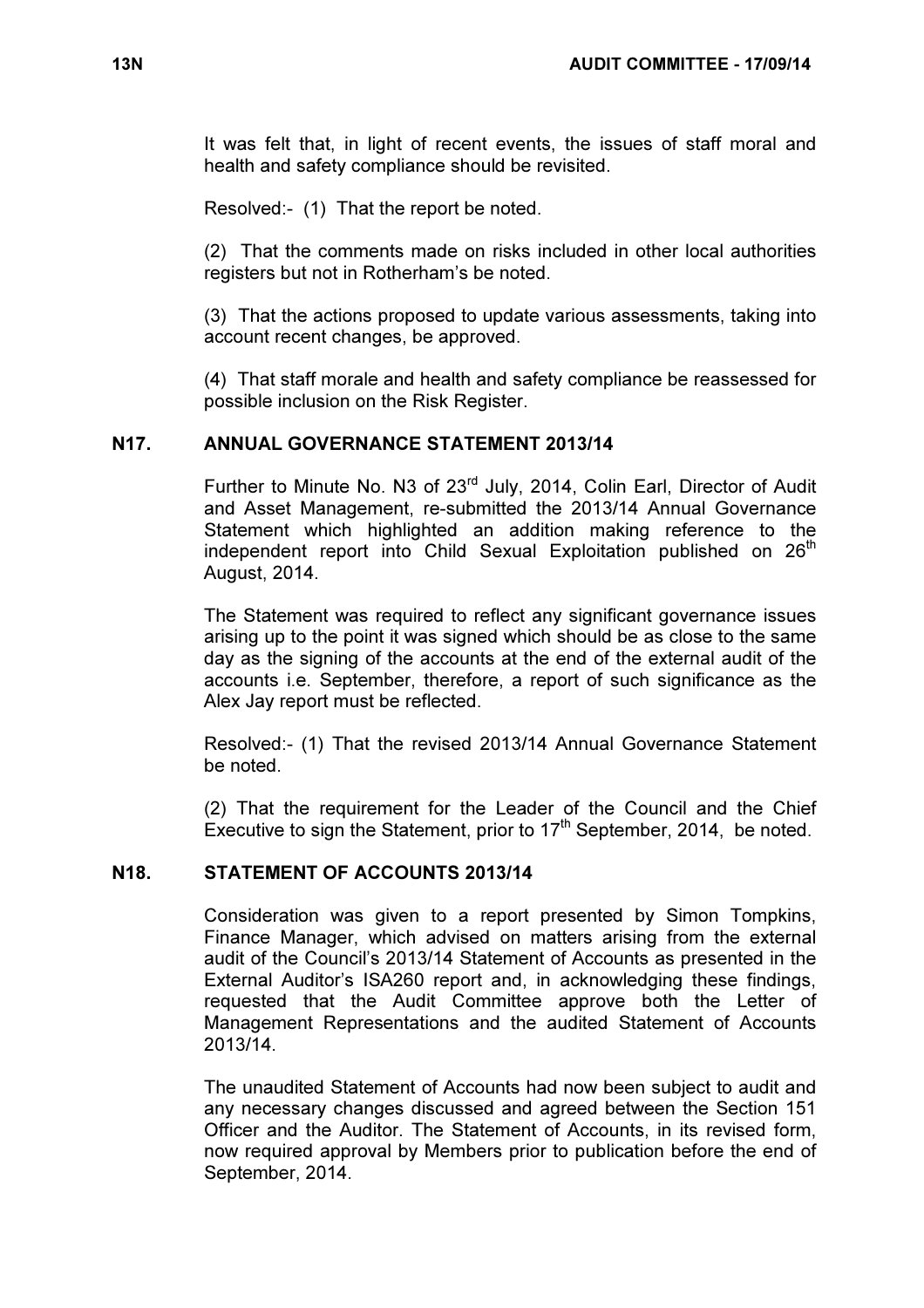The Auditor's ISA 260 report set out in detail the outcomes from the audit including any changes made to the unaudited Statement of Accounts 2013/14.

Overall, the ISA260 report was an extremely positive one and considered the accounts to be of a high quality. Only a few minor presentational changes were identified all of which had been agreed with the external auditor and corrected in the final version of the Statement of Accounts.

None of the presentational changes made affect the financial performance or financial position of the Council reported in the unaudited Statement of Accounts.

In addition, the report confirmed that:-

- Controls over key financial systems were sound.
- The audit process was fully supported through good quality working papers and timely responses to audit queries.
- There were no other matters which needed to be reported to Audit Committee.

As a result of these positive assurances, KPMG anticipated being able to give an unqualified opinion by 30th September that the Council's Statement of Accounts provides a true and fair view of its financial position at 31st March, 2014 and its income and expenditure for the year then ended (see page 3 of the report).

These findings demonstrated that the Council had been able to sustain in 2013/14 the high standard of financial reporting that had been achieved in recent years since International Financial Reporting Standards (IFRS) were adopted.

This had been supported by the developments that had and were continuing to take place to facilitate financial reporting namely the introduction of a new general leger structure during the course of the year and improvements to year end closure procedures.

It also reflected the benefit of officers working proactively with External Audit from an early stage in the audit to discuss and seek agreement on significant/complex accounting issues and areas of audit focus.

However, since the production of the unaudited financial statements, the publication of the independent report into Child Sexual Exploitation had resulted in an additional contingency note being added to disclose the possible liability that may arise from claims against the Council.